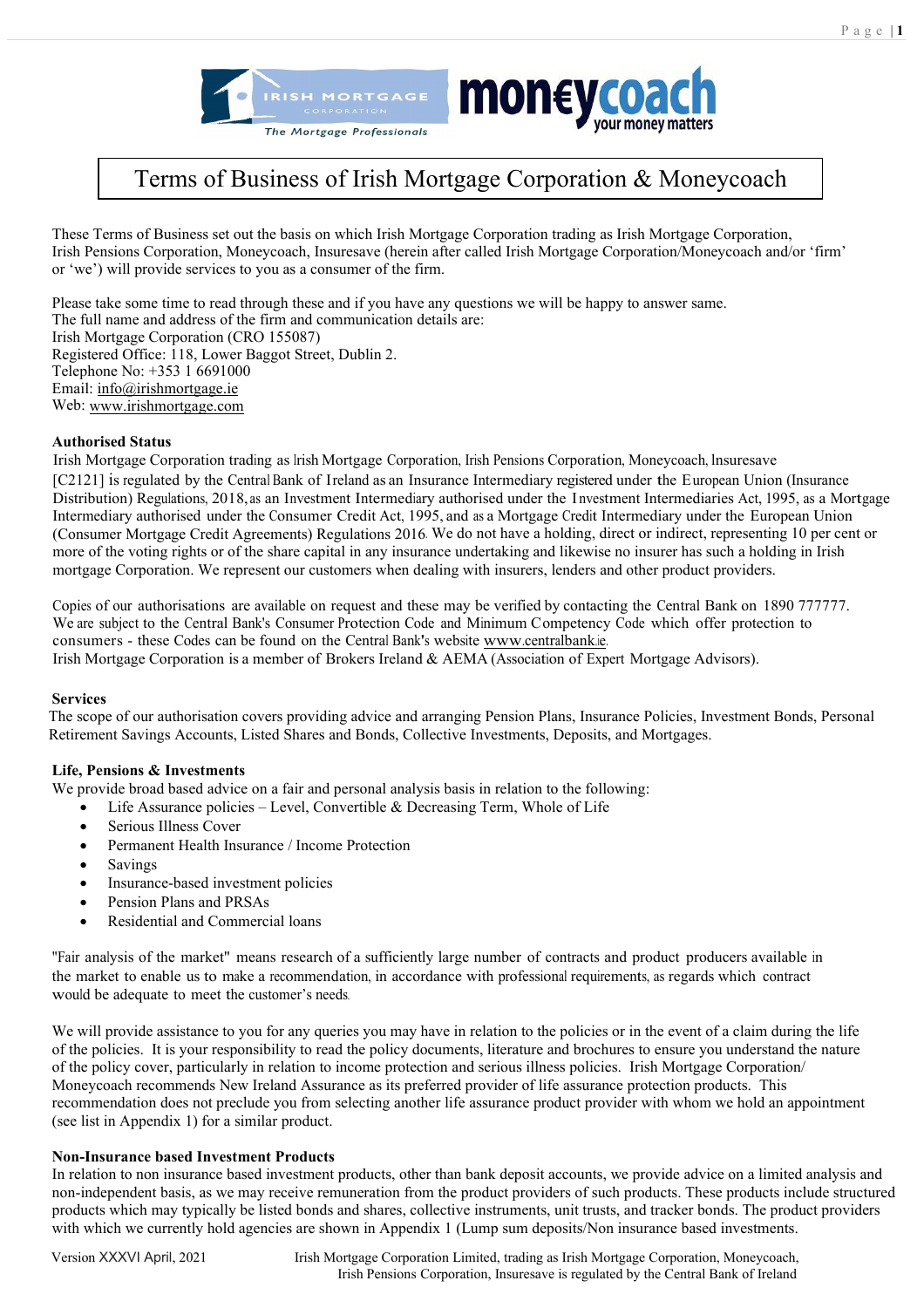#### **General Insurance**

Irish Mortgage Corporation/Moneycoach provides general insurance on a limited analysis basis, by way of providing referrals on Household, Motor, Personal Accident and Commercial insurances to our preferred General Insurance partner, BMIB Limited, t/a Brian Mullins Insurance Brokers, who will research the market and provide a recommendation.

#### **Mortgages**

Through the lender or other undertaking with which we hold an agency, Irish Mortgage Corporation/Moneycoach provide advice on mortgage products. Irish Mortgage Corporation/Moneycoach provides mortgage advice on a fair analysis basis. We will need to collect sufficient information from you before we can offer any advice on mortgages. This is due to the fact that a key issue in relation to mortgage advice is affordability. Such information should be produced promptly upon our request. A full list of the agencies held is on Appendix 1 of this document.

We will provide assistance to you for any queries you may have during your mortgage application. It is your responsibility to read the documents and any literature provided to you during this process to ensure you understand them fully. You should make sure you are aware of any expiry dates in terms of loan offers, or other products being offered during the process. It is imperative that you discuss in detail these expiry conditions with your solicitor to make sure they do not affect your ability to complete your purchase.

We are not 'tied' to any institution for any class of business.

#### *Disclosure of Information*

Any failure to disclose material information may invalidate an insurance claim and render your policy void, and you may have difficulty in obtaining insurance elsewhere. Similarly, if your circumstances change from the time of making an application for a life or mortgage product to policy issue or mortgage closing, it is your obligation to information us and the relevant life company or lender of the change.

#### *Ongoing Suitability*

We do not conduct periodic suitability assessments of insurance based investment products or financial instruments on an ongoing basis. However, it is in your best interests that you review, on a regular basis, the products which we have arranged for you. As your circumstances change, your needs will change. You must advise us of those changes and request a review of the relevant policy or investment so that we can ensure that you are provided with up to date advice and products best suited to your needs. Failure to contact us in relation to changes in your circumstances or failure to request a review, may result in you having insufficient insurance cover and/or inappropriate investments.

#### *Remuneration Policy*

Irish Mortgage Corporation/Moneycoach may be remunerated for its services by commission from a product provider, fees chargeable to client, or a combination of both. Where a fee is charged additionally, and the company receives commission from a product provider, we shall explain if the commission will be offset against the fee either in part or in full. Commissions received are not offset against fees unless agreed with you in writing. The key product providers with which we engage, and receive remuneration from, have developed responsible investment as part of their investment philosophies and sustainability risk policies.

Where we do not receive commission from a product provider or where we provide an advice- only service we may charge a fee and will notify you of the fee basis in advance of any service being provided. We may receive regular renewal or trail commissions while your product remains in-force. All remuneration received contributes to the costs of the on-going administration services which we provide to you.

As an alternative to commission based advice, you may choose to pay Irish Mortgage Corporation's remuneration in the form of fees, which are calculated on a time spent basis, at rates determined by the nature and complexity of the relevant work and the seniority of the personnel. These fees will range from €350 per hour for Directors, €250 per hour for Advisors/Consultants and €120 per hour for Support staff. However, in the event a revised fee occurs, it will be set out in writing in advance of providing a service.

We typically receive 1% of the loan amount for arranging mortgage finance. This commission is paid by the mortgage lender after the mortgage completes. Information on the variation in levels of commission payable by the different creditors providing credit agreements being offered are available on request. The actual amount of commission received will be disclosed at a laterstage in the ESIS (European Standardised Information Sheet) which will be forwarded to you by your lender.

Standard Mortgage Fee. We reserve the right to charge a standard up-front commitment fee for arranging a residential mortgage. Details of this fee is outlined below:

Where the applicant is sale-agreed on a property or is switching from one lender to another and the loan amount is below €150,000 a fee of  $\epsilon$ 499 is payable.

Where the applicant does not have a property, generally where an Approval in Principle (AIP) is being sought (with no property) a fee of €499 is also payable irrespective of loan amount. This fee is refunded in full upon mortgage completion where the loan amount exceeds €150,000.

Please note that NO fee applies where we generate our internal Irish Mortgage Corporation Approval in Principle certificate or a full mortgage application is not submitted to a lender.

This fee basis represents the basis of our standard mortgage fees payable. However, we reserve the right to charge a fee on an alternative basis in any given circumstance and, if this applies, the revised basis will be set out in writing to you in advance of providing a service. Our fee will be notified to the lender who will include this fee into the calculation of the APRC (Annual Percentage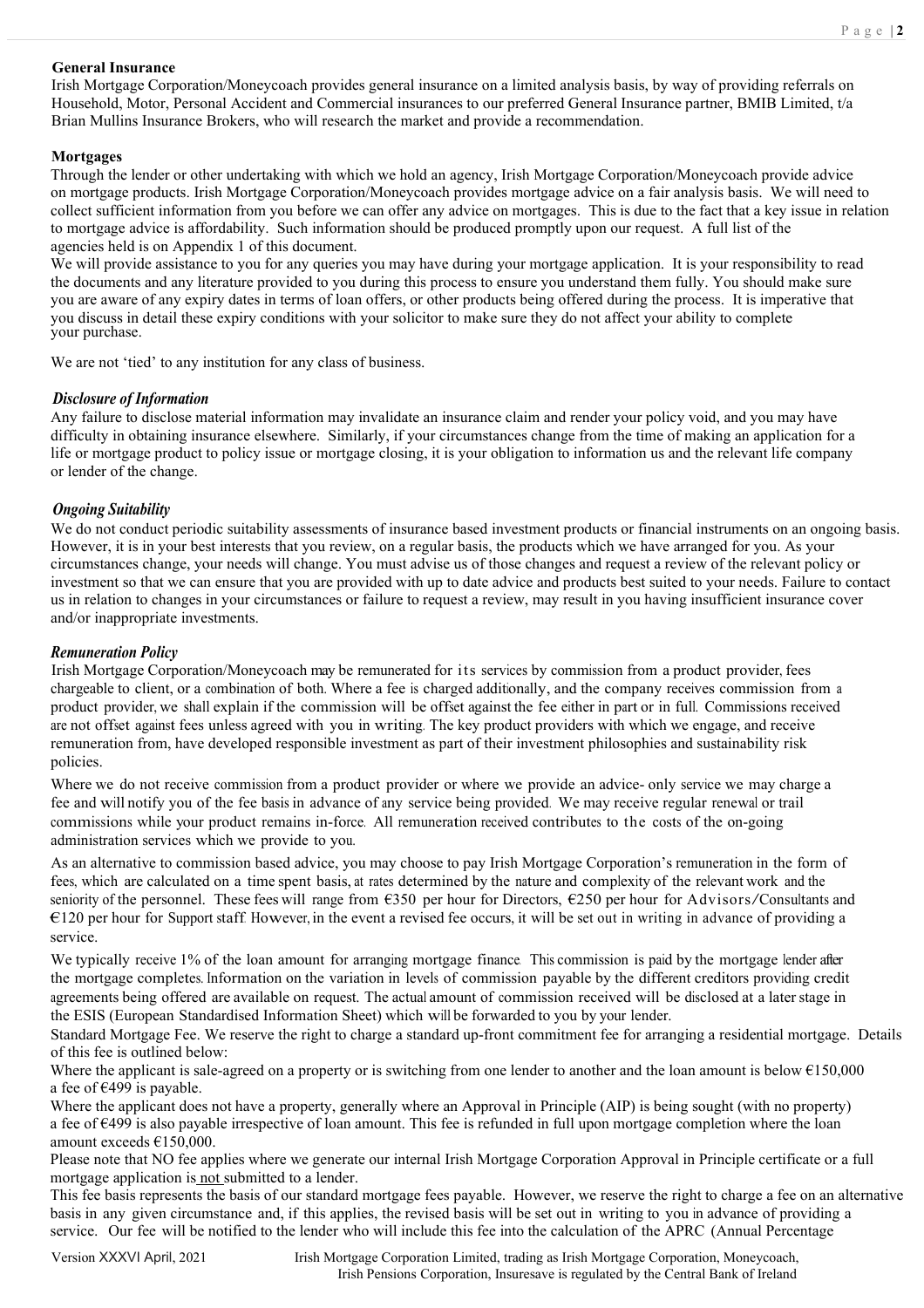Rate Charge). Please note that lenders may charge specific fees in certain circumstances and if this applies, these fees will be specified in your Loan Offer.

For commercial type mortgage facilities Irish Mortgage Corporation/Moneycoach does not receive commission from lenders and accordingly is remunerated solely by way of a client fee. Any fee payable will be notified and agreed in advance of any service being provided.

Lenders require that a valuation be carried out on a property to be mortgaged. You will be required to pay the valuation fee which will be advised to you prior to the valuation being arranged.

For General Insurance referrals Irish Mortgage Corporation may be remunerated by other product providers, details are available on request.

Irish Mortgage Corporation/Moneycoach may on occasion take referrals from or act as agents for its professional connections (e.g. Solicitors, accountants) and reserves the right to share commission and/or fees with such connections at its discretion.

## *Conflicts of Interest*

It is the policy of the firm to avoid any conflict of interest when providing services to its consumers. However, where an unavoidable conflict may arise we will advise you of this in writing before proceeding to provide any service. If you have not been advised of any such conflict you are entitled to assume that none arises. Irish Mortgage Corporation may be in receipt of 'soft commission' from product providers and these will be used as revenue in the management of business and provision of services to you.

## *Complaints*

Whilst we are happy to receive verbal complaints, it would be preferable that any complaints are made in writing, setting out the circumstances so we are clear as to the specific nature of your complaint. We will acknowledge your complaint in writing within 5 business days and we will fully investigate it. We shall investigate the complaint as swiftly as possible, and the complainant will receive an update on the complaint at intervals of not greater than 20 business days starting from the date on which the complaint is made. On completion of our investigation, we will provide you with a written report of the outcome. In the event that you are still dissatisfied with our handling of or response to your complaint, you are entitled to refer the matter to the Financial Services and Pensions Ombudsman (FSPO). A full copy of our complaint's procedure is available on request.

### *Investor Compensation Company Ltd*

Irish Mortgage Corporation is a member of the Investor Compensation Scheme which provides certain remedies to eligible consumers on default by the firm. The main details of the operation and conditions of the Scheme are attached on Appendix 2. Your legal rights against the firm are not affected by this scheme.

## *Handling Clients Money*

 Irish Mortgage Corporation/Moneycoach will accept payments in cash and by cheque in respect of the circumstances permitted under our regulatory authorisations. Payments must represent premiums in respect of either a renewal of a policy which has been invited by an insurance undertaking or product producer or a proposal accepted by an insurance undertaking or product producer. Irish Mortgage Corporation is not authorised to accept cash or negotiable instruments in any other circumstances.

## *Credit Policy and Defaults*

Product producers and Lenders may withdraw benefits, cover, loan facilities, or impose penalties in the event of default of any payments due under any products arranged for your benefit. Details of these provisions will be included in your product terms and conditions.

Irish Mortgage Corporation/Moneycoach will, if necessary, exercise its legal rights to (i) receive any payments due to us from you for services provided by us; and (ii) be reimbursed for any value obtained by Irish Mortgage Corporation/Moneycoach arising from payments by us on your behalf should you subsequently default in any payment due to us.

## *Receipts*

Irish Mortgage Corporation/Moneycoach shall issue a receipt for each non-negotiable or negotiable instrument or payment received, as required under the Consumer Protection Code issued by the Central Bank. These are issued with your protection in mind and should be stored safely.

#### *Data Protection*

We are subject to the requirements of the GDPR and Data Protection Act, 2018: Irish Mortgage Corporation/Moneycoach will treat all personal information given to it in confidence as confidential information and we will not disclose such information except as permitted by you or as required by law. The personal data you provide us will be held on paper and electronically and will only be used for the purposes permitted by the Data Protection Acts. We may use your details and share your contact details with other partner firms with which we have a formal business relationship for the purposes of providing you with appropriate advice and offering you products and services which we think may be of interest to you. For these purposes, we, or they, may contact you by letter, email, or telephone (landline and mobile). Full details of our Privacy Statement can be seen on our websites [www.irishmortgage.com](http://www.irishmortgage.com/) and www.moneycoach.ie. You have the right to ask us not to send you marketing information at any time.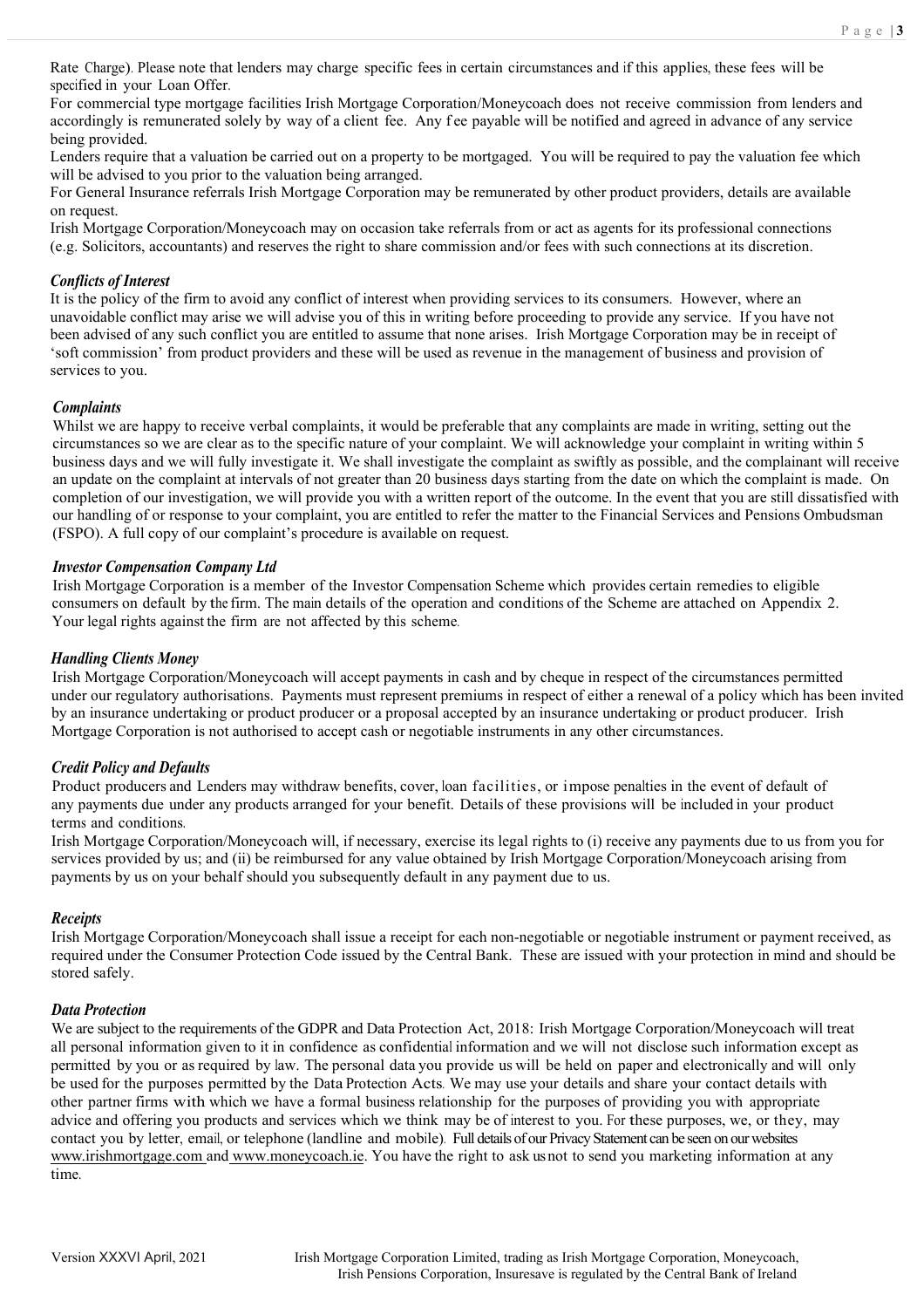We may provide information in paper format or via email e.g. Terms of Business, recommendations, product brochures, etc. Where you have provided us with your email address we operate on the basis that this represents your consent to receive documentation by email. On receipt of our emails, you may request paper copies.

#### *Consumer Insurance Contracts Act 2019*

Certain provisions of the Consumer Insurance Contracts Act, aimed at enhancing consumer protection, are effective from 1 September 2020. Set out below are some specific points arising from the new legislation:

The consumer is under a duty to pay their premium within a reasonable time, or otherwise in accordance with the terms of the contract of insurance.

A court of competent jurisdiction can reduce the pay-out to the consumer where they are in breach of their duties under the Act, in proportion to the breach involved.

#### *Post-Contract Stage and Claims*

The consumer must cooperate with the insurer in an investigation of insured events including responding to reasonable requests for information in an honest and reasonably careful manner and must notify the insurer of the occurrence of an insured event in a reasonable time.

The consumer must notify the insurer of a claim within a reasonable time, or otherwise in accordance with the terms of the contract of insurance.

If the consumer becomes aware after a claim is made of information that would either support or prejudice the claim, they are under a duty to disclose it. (The insurer is under the same duty).

If, when making a claim, a consumer provides information that is false or misleading in any material respect (and knows it to be false or misleading or consciously disregards whether it is) the insurer is entitled to refuse to pay and to terminate the contract. Where an insurer becomes aware that a consumer has made a fraudulent claim, they must notify the consumer on paper or on another durable means advising that they are avoiding the contract of insurance. It will be treated as being terminated from the date of the submission of the fraudulent claim. The insurer may refuse all liability in respect of any claim made after the date of the fraudulent act, and the insurer is under no obligation to return any of the premiums paid under the contract.

#### *Sustainable Finance Disclosure Regulation ('SFDR')*

This EU Regulation is effective 10 March 2021. As the area of the SFDR is new and evolving without sufficient information being currently available, we do not currently assess in detail the adverse impact of investment decisions on suitability when providing investment or insurance advice. The key product providers with which we engage have developed responsible investment as part of their investment philosophies and sustainability policies. However, detailed information on specific fund recommendations we recommend is not always available. As further information on the approach being taken by product providers, and their internal/external fund managers, becomes available over the course of the next year, we anticipate reviewing these areas in our assessments.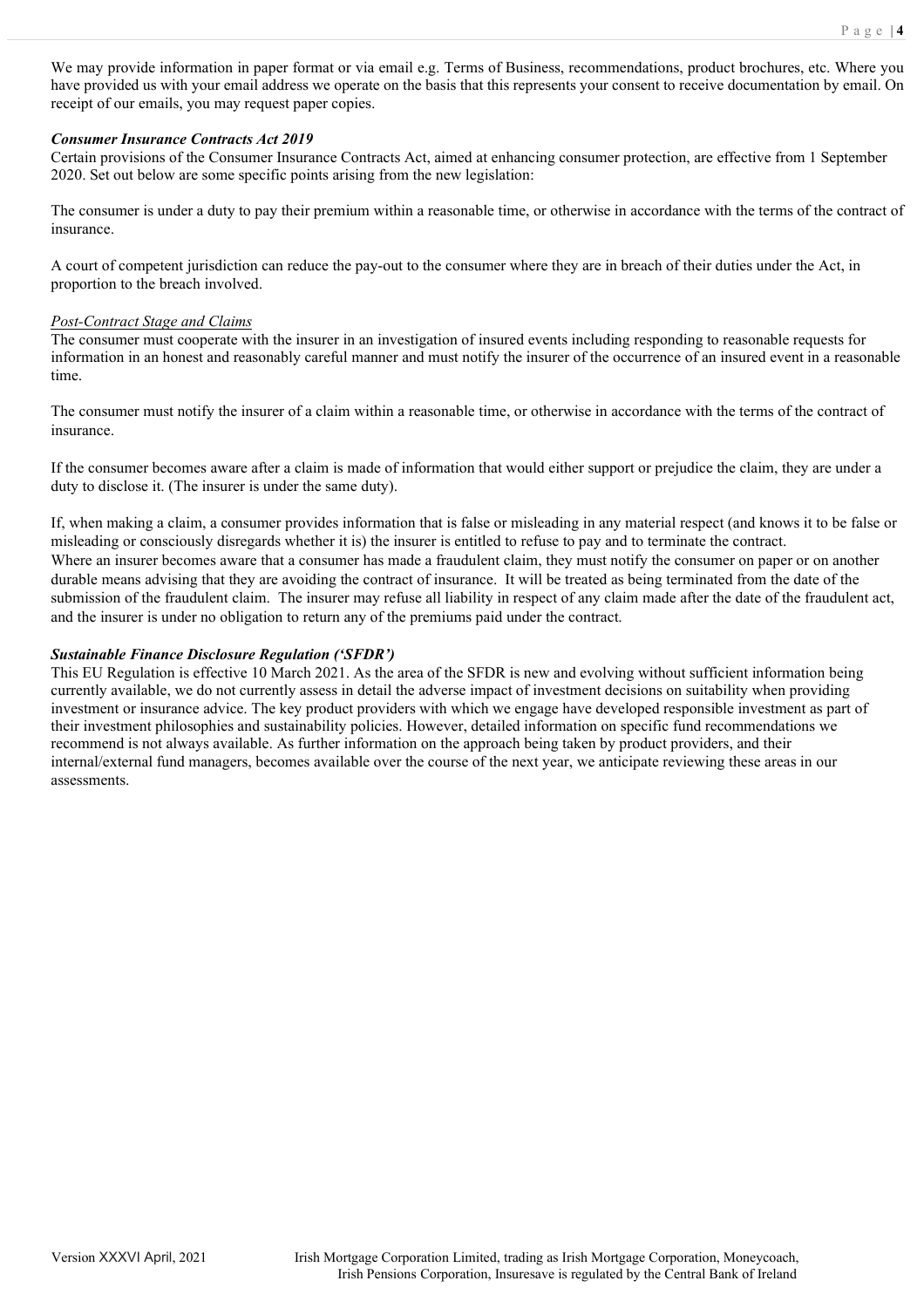#### *Consent to contact for Marketing*

Marketing consent applies only in respect of the products and services we offer.

At Irish Mortgage Corporation/Moneycoach we want to be able to stay in contact with our clients. Please be assured that your personal data has & will always be handled with the utmost care by us and we will never pass on or share your details to third-parties for marketing purposes.

> **This consent only allows our staff remain in contact with you for updates, products and services we feel may be of benefit to you.**

 $\Box$  Yes please, I'd like to allow Irish Mortgage Corporation/Moneycoach to keep in contact with me. No thanks, I do not want Irish Mortgage Corporation/Moneycoach to keep in contact with me.

## **\*\*PLEASE MAKE SURE ONE OPTION ABOVE IS TICKED\*\***

Preferred contact method

| $\Box$ Mobile-Home |
|--------------------|
| $\Box$ Mobile-Work |
|                    |

Mail ☐ Home Email ☐ Post ☐ Work Email

Social Media □ LinkedIn

## *Client Acknowledgement and Consent*

We acknowledge and confirm by signing this document that we have been provided with a copy of the Terms of Business of Irish Mortgage Corporation and we have read through and understand these terms.

| Signed: | Date: |
|---------|-------|
| Signed: | Date: |
|         |       |

*These terms of business are effective from 1s t April 2021 until further notice.*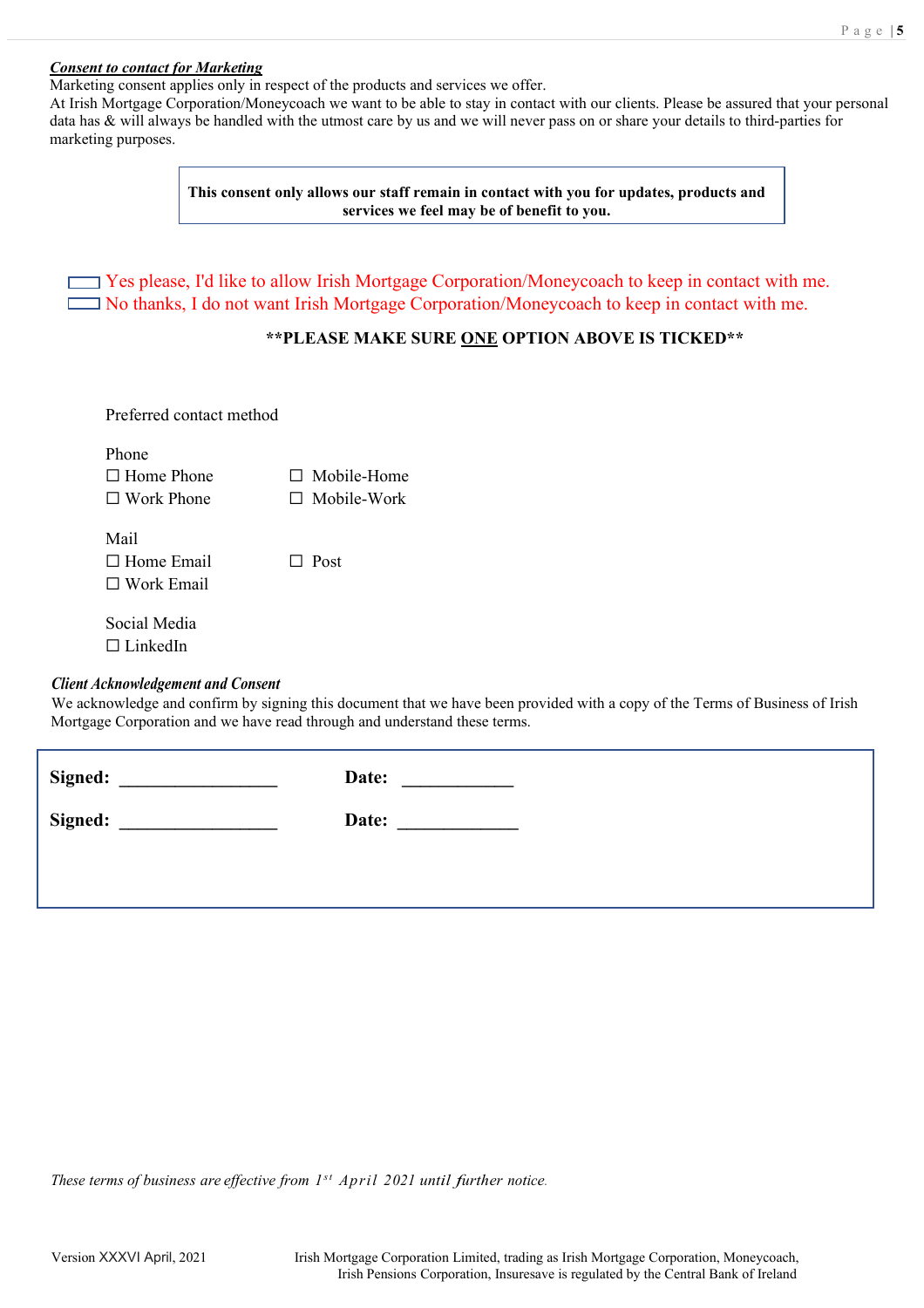## *Appendix 1*

## **Product Producers from which Irish Mortgage Corporation Limited holds written letters of appointment**

## **to act as an Intermediary**

| <b>Name of Product Provider</b>                                                                                                                                                                                                                                                                                                                                                  | <b>Nature of the Products</b>                                                                                                                                                                                                                                                                                                                                  |
|----------------------------------------------------------------------------------------------------------------------------------------------------------------------------------------------------------------------------------------------------------------------------------------------------------------------------------------------------------------------------------|----------------------------------------------------------------------------------------------------------------------------------------------------------------------------------------------------------------------------------------------------------------------------------------------------------------------------------------------------------------|
| AvantCard DAC<br>Dilosk DAC<br>KBC Bank Ireland Plc<br>Finance Ireland Credit Solutions DAC<br>Haven Mortgages Limited<br>Permanent TSB Plc<br>The Governor and Company of the Bank of Ireland<br><b>Ulster Bank DAC</b>                                                                                                                                                         | Mortgage Finance                                                                                                                                                                                                                                                                                                                                               |
| Aviva Life & Pensions UK Limited (UKLAP)<br>Royal London Mutual Insurance Society Ltd<br>CGU Life<br>Friends First Life Insurance Company DAC<br>Independent Trustee Company Limited<br>Irish Life Assurance Plc<br>New Ireland Assurance Company Plc<br>Scottish Provident Limited<br>Standard Life Assurance Company<br>Zurich Life Assurance Plc<br>Harcourt Life Ireland DAC | Life assurance cover, specified serious illness<br>cover, hospital cash cover and accident cover,<br>income protection, and other protection policies.<br>Lump sum insurance based investments.<br>Regular contribution insurance based savings plans.<br>Regular contribution insurance based savings plans.<br>Pension planning and retirement income plans. |
| Brian Mullins Insurance Brokers<br>Holds main agencies with:<br>Allianz<br><b>AXA Broker</b><br>Aviva Life & Pensions Limited<br>Royal & Sun Alliance<br>Zurich Insurance Plc<br>Benchmark                                                                                                                                                                                       | General insurance products provided by Brian Mullins<br>Insurance Brokers where we provide referrals.                                                                                                                                                                                                                                                          |
| <b>BCP</b> Asset Management DAC<br>Blackbee investments Ltd<br>Cantor Fitzgerald Ireland Limited<br>Conexim Advisors Ltd<br>Greenman investments<br>Permanent TSB Plc<br>Quintus Wealth Management Limited<br>Quilter Cheviot Limited<br>Wealth Options Limited                                                                                                                  | Non-insurance based investments.                                                                                                                                                                                                                                                                                                                               |